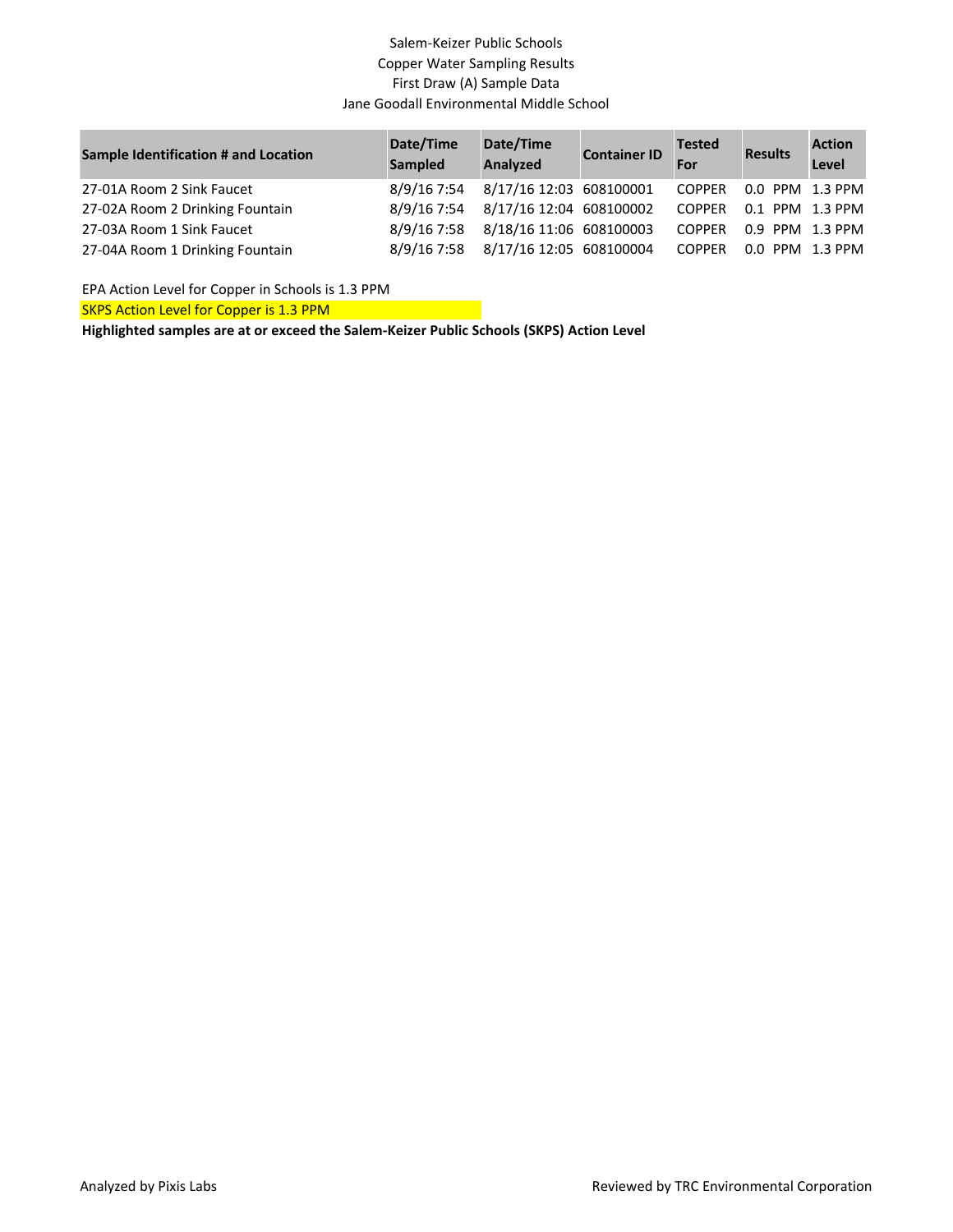## Salem-Keizer Public Schools Copper Water Sampling Results First Draw (E) Sample Data Jane Goodall Environmental Middle School

| <b>Sample Identification # and Location</b> | Date/Time<br><b>Sampled</b> | Date Analyzed Container ID |       | Tested<br>For | <b>Results</b> | <b>Action</b><br>Level |
|---------------------------------------------|-----------------------------|----------------------------|-------|---------------|----------------|------------------------|
| 027-03E Room 1 Sink Faucet                  | 4/6/2017 8:37               | 4/11/2017                  | 18161 | <b>COPPER</b> | 0.1            | $PPM$ 1.3 PPM          |

EPA Action Level for Copper in Schools is 1.3 PPM

SKPS Action Level for Copper is 1.3 PPM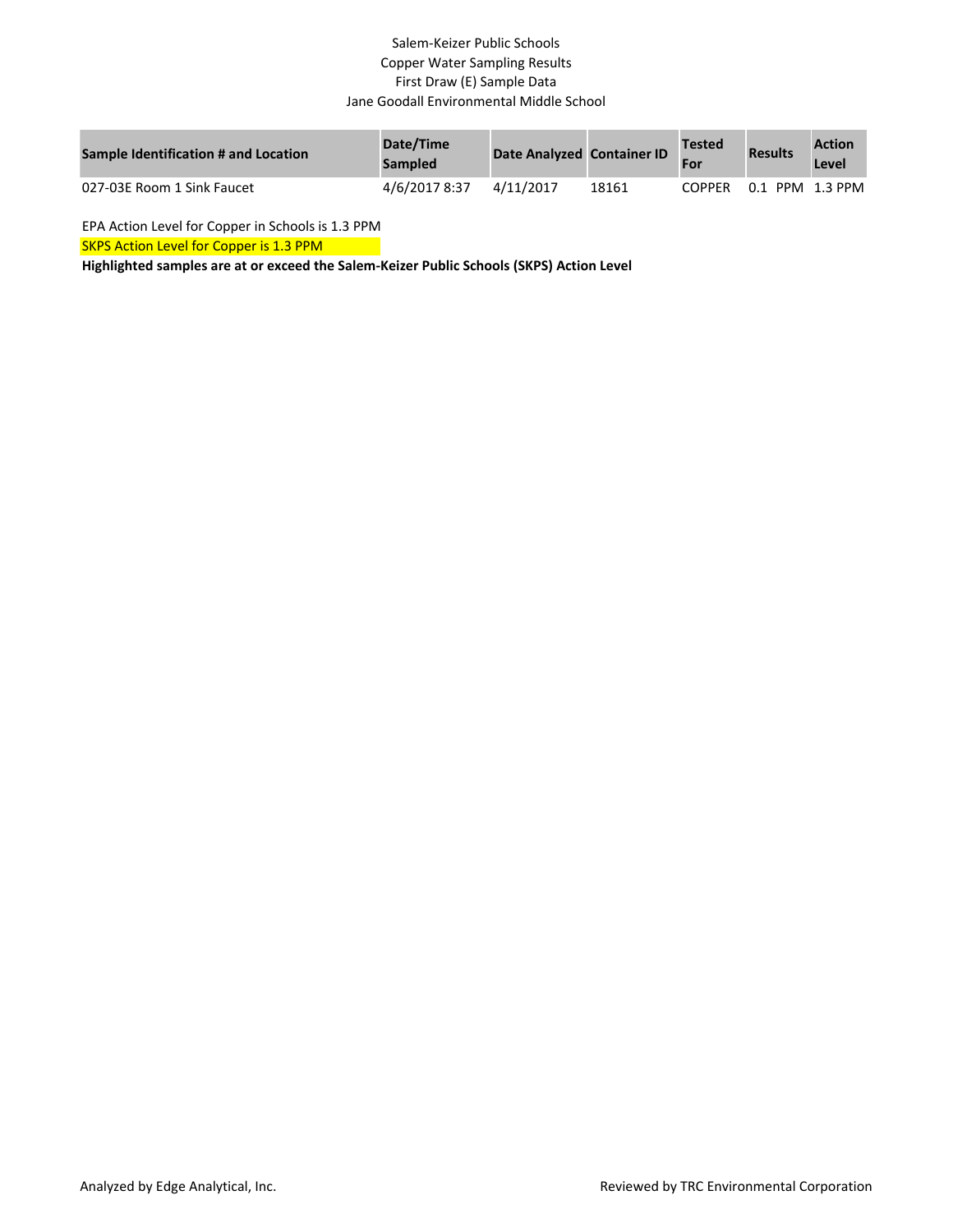## Salem-Keizer Public Schools Copper Water Sampling Results First Draw (C) Sample Data Jane Goodall Environmental Middle School

| <b>Sample Identification # and Location</b> | Date/Time<br><b>Sampled</b> | Date Analyzed Container ID |       | Tested<br>For | <b>Results</b> | <b>Action</b><br>Level |
|---------------------------------------------|-----------------------------|----------------------------|-------|---------------|----------------|------------------------|
| 27-03C Room 1 Sink Faucet                   | 10/21/2016 6:51 10/25/2016  |                            | 64850 | COPPER        | 0.1            | PPM 1.3 PPM            |

EPA Action Level for Copper in Schools is 1.3 PPM

SKPS Action Level for Copper is 1.3 PPM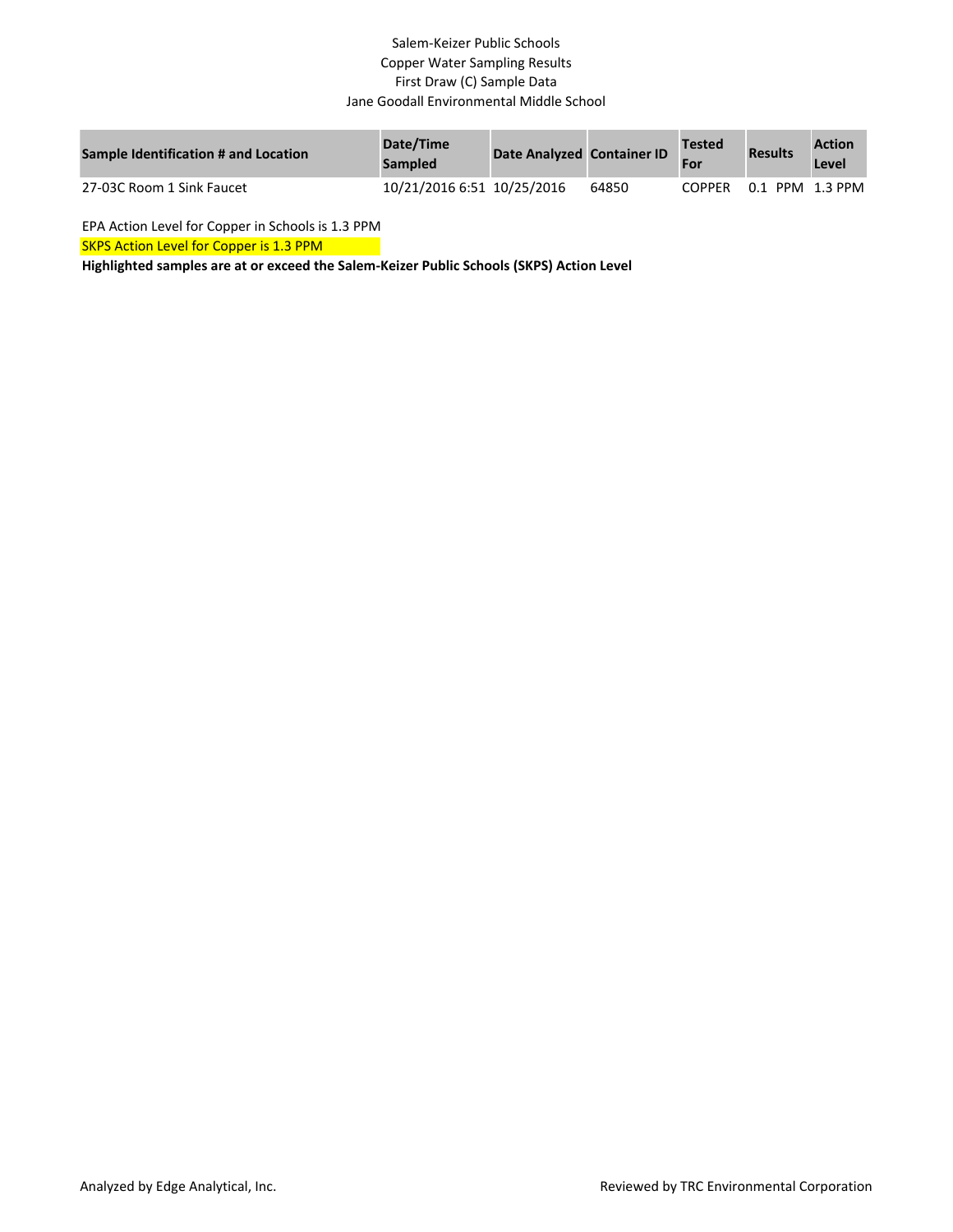#### Salem-Keizer Public Schools Copper Water Sampling Results First Draw (G) Sample Data Jane Goodall Environmental Middle School

| Sample Identification # and Location | Date/Time Sampled  | Date Analyzed Container ID |       | <b>Tested</b> | <b>Results</b>  | <b>Action</b><br>Level |
|--------------------------------------|--------------------|----------------------------|-------|---------------|-----------------|------------------------|
| 027-03G Room 1 Sink Faucet           | 9/1/2017 8:40:00AM | 9/5/2017                   | 50661 | <b>COPPER</b> | 0.0 PPM 1.3 PPM |                        |

EPA Action Level for Copper in Schools is 1.3 PPM

SKPS Action Level for Copper is 1.3 PPM